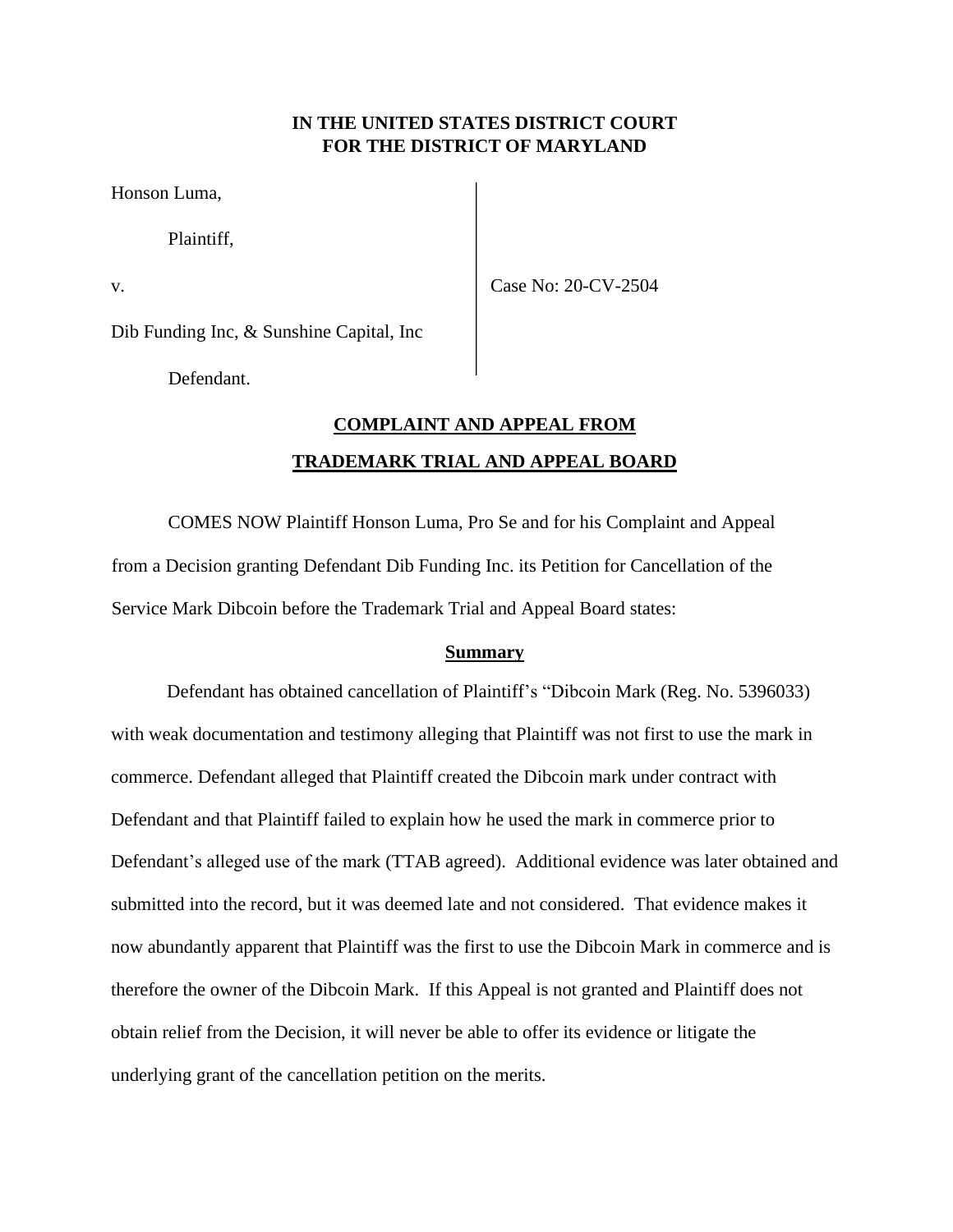#### **The Parties, Jurisdiction & Venue**

1. Plaintiff, Honson Luma is an individual who resides and conducts business relative to the cryptocurrency Dibcoin in the State of Maryland and particularly in the city of Baltimore, Maryland.

2. Defendant, a corporation organized and existing under the laws of the State of Michigan and with its principal place of business recently located to city of Rockford, Michigan.

3. This Court has jurisdiction pursuant to 15 U.S.C. § 1071(b) (appeals from decision by Trademark Trial and Appeal Board), 28 U.S.C. (federal question), 28 U.S.C. § 1332(a) (diversity of citizenship) and 28 U.S.C. § 1338 (general jurisdiction for trademark actions).

4. Venue is proper because while located in Florida and Delaware, the Defendant Corporation made contracts for sales, services and purchases in the state of Maryland, the Plaintiff resides in the State of Maryland, a great number of purchasers of the goods and services reside in Maryland, the Defendant executed contracts for purchase of companies in Maryland using Dibcoin, the Defendant executed contracts for purchasing patent applications with Dibcoins from individuals who reside in Maryland, the services provided under the trademark dibcoin were provided in Maryland, the majority of witnesses reside in Maryland. Both of the Defendant corporations, Sunshine Capital Inc. and Dib Funding Inc., parties to the contract, were registered in the state of Florida when the events occurred giving rise to the present litigation.

#### **The Cancellation Petition Before the Trademark Trial and Appeal Board**

5. The Defendant DIB funding Inc.'s Petition for Cancellation of No. 92068284, Plaintiff's Registration No. 5396033 was granted by the TTAB on July 2, 2020.

6. Late into the proceedings, Plaintiff subsequently discovered and retrieved documents previously not retrievable due to viruses and malicious software implanted by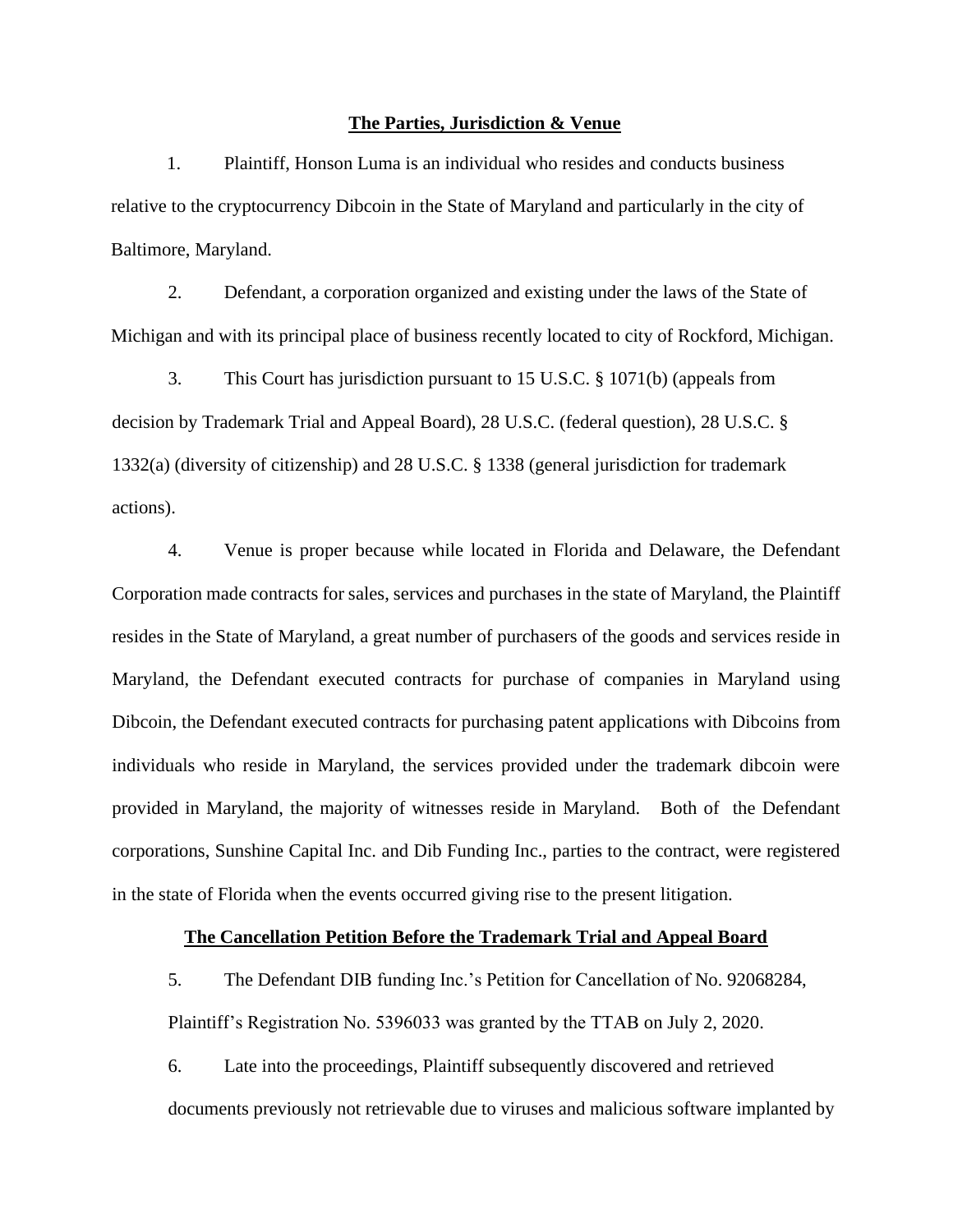a hack of the Plaintiff's computer, wherein emails and documents were stolen and or contaminated.

7. Plaintiff later amended his responses to discovery requests based on the content of those documents, and also submitted those documents to the Board under a notice of reliance, but they were deemed untimely.

8. One of the documents was an email dated July 5, 2016 entitled "2nd, Draft from Honson". The email was sent to [josephallendibfunding@yahoo.com.](mailto:josephallendibfunding@yahoo.com) The Joseph Allen email address was the primary contact means for Plaintiff to communicate directly with Daniel J. Duffy.

9. The Daniel J. Duffy Descendants' Trust was established for the benefit of Daniel J. Duffy's two children, ages 6 and 11 on or about May, 2016.

10. Daniel J. Duffy had sole authority to make investment decisions on behalf of the trust.

11. Sunshine Capital Inc. and Dib Funding Inc. were acquired by the Daniel Joseph Duffy Descendants' Trust.

12. The email from Plaintiff dated July 5, 2016 to [Josephallendibfunding@yahoo.com](mailto:Josephallendibfunding@yahoo.com) included an attachment entitled "Dibcoin White Paper  $(7-5-16)$   $(2<sup>nd</sup>$  draft from Honson).doc."

13. At that time Plaintiff had already created 300,000 Dibcoins on Coinprism.

14. At that time Plaintiff was neither an Officer of DIB Funding Inc, nor Sunshine Capital Inc.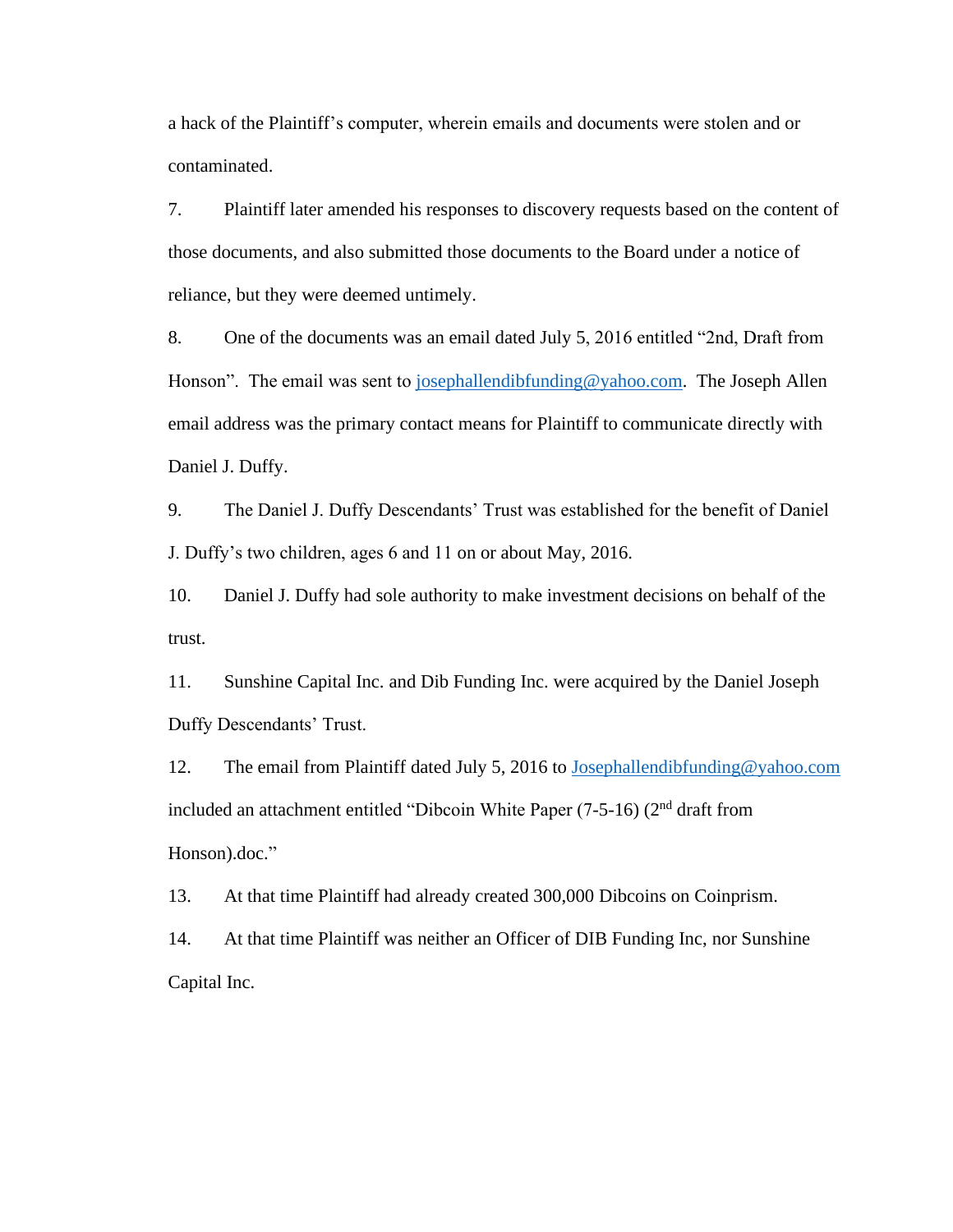15. Plaintiff created the July, 2015 document as a proposal as to how the Dibcoin he created could work together with Sunshine Capital Stock in order to make them both more valuable.

16. Plaintiff was regarded by Defendants as a seasoned futures and cryptocurrencies trader.

17. Plaintiff was regarded by Defendants as bringing extensive knowledge of the cryptocurrency market – not only as a trader but as a creator and programmer of cryptocurrencies to his new role at Sunshine Capital.

18. The Document of July 5, 2026 was similar to the first draft which Plaintiff drafted and proposed in June of 2016.

19. Coinprism is a free online Bitcoin wallet allowing for the creation, issuing, sending and receiving of coins.

20. The transfer of coins on Coinprism is electronic.

21. Creation of Coin is creation of a product.

22. Making a Coin available for others to use is a service.

23. Providing a means of electronic transfer of virtual currency is a service.

23. Dibcoin is a virtual currency.

24. Coinprism is computer network.

25. Daniel J. Duffy agreed in principle to the proposal, dated July 5, 2016 and on July

7, 2016 designated himself as the contact source for facts, and Adam Petty as a possible source for assistance in writing.

26. At that time Plaintiff demanded that Duffy purchase dibcoins at a price commensurate with the share value of Sunshine Capital Inc.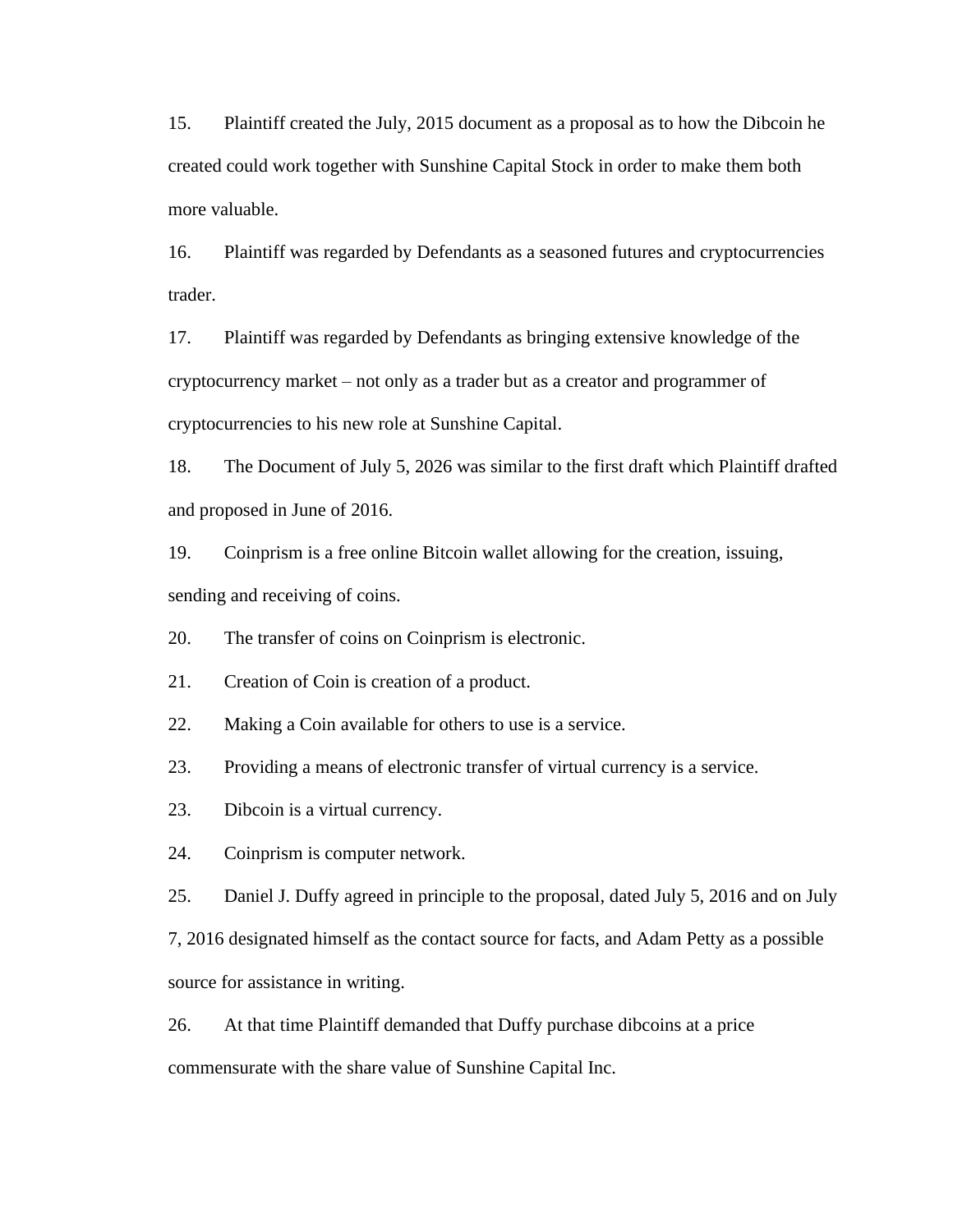27. Duffy promised to purchase Dibcoins from Plaintiff with Sunshine Capital Stock in the amount of 100,000 shares and Plaintiff agreed.

28. At \$8 per share of Sunshine Capital Stock and a Dibcoin sale value of \$1 per coin as proposed, the amount of coins purchased by Duffy was 800,000 of the 300 million created. Luma was paid 100 thousand shares of Sunshine Capital Stock for the purchase of Dibcoins dated July 18, 2016 making his first sale official.

29. Plaintiff was neither an officer of Dib Funding Inc, nor Sunshine Capital Inc. on July 18, 2016.

30. Plaintiff had executed no agreements with either Dib Funding Inc, or Sunshine Capital Inc. on July 18, 2016.

31. Plaintiff emailed another document on July 8, 2016 to

[josephallendibfunding@gmail.com,](mailto:josephallendibfunding@gmail.com) and copied to Jim Scheltema and Adam T. Petty.

32. The subject of the Document was the 300 million dibcoins Plaintiff created and contained a Caption "Dibcoin Presell Details".

33. Luma was not an officer of Dib Funding Inc, nor Sunshine Capital Inc on July 8, 2016.

34. Plaintiff's email of July 8, 2016 was a proposal for trading the 300 million dibcoins on the WAVES Platform.

35. Coins can be transferred or traded between and via many platforms simultaneously.

36. Subsequent to the first sale of an amount of Dibcoin to Daniel J. Duffy, Plaintiff created a document entitled "Business Summary". The Document was dated July 23, 2016.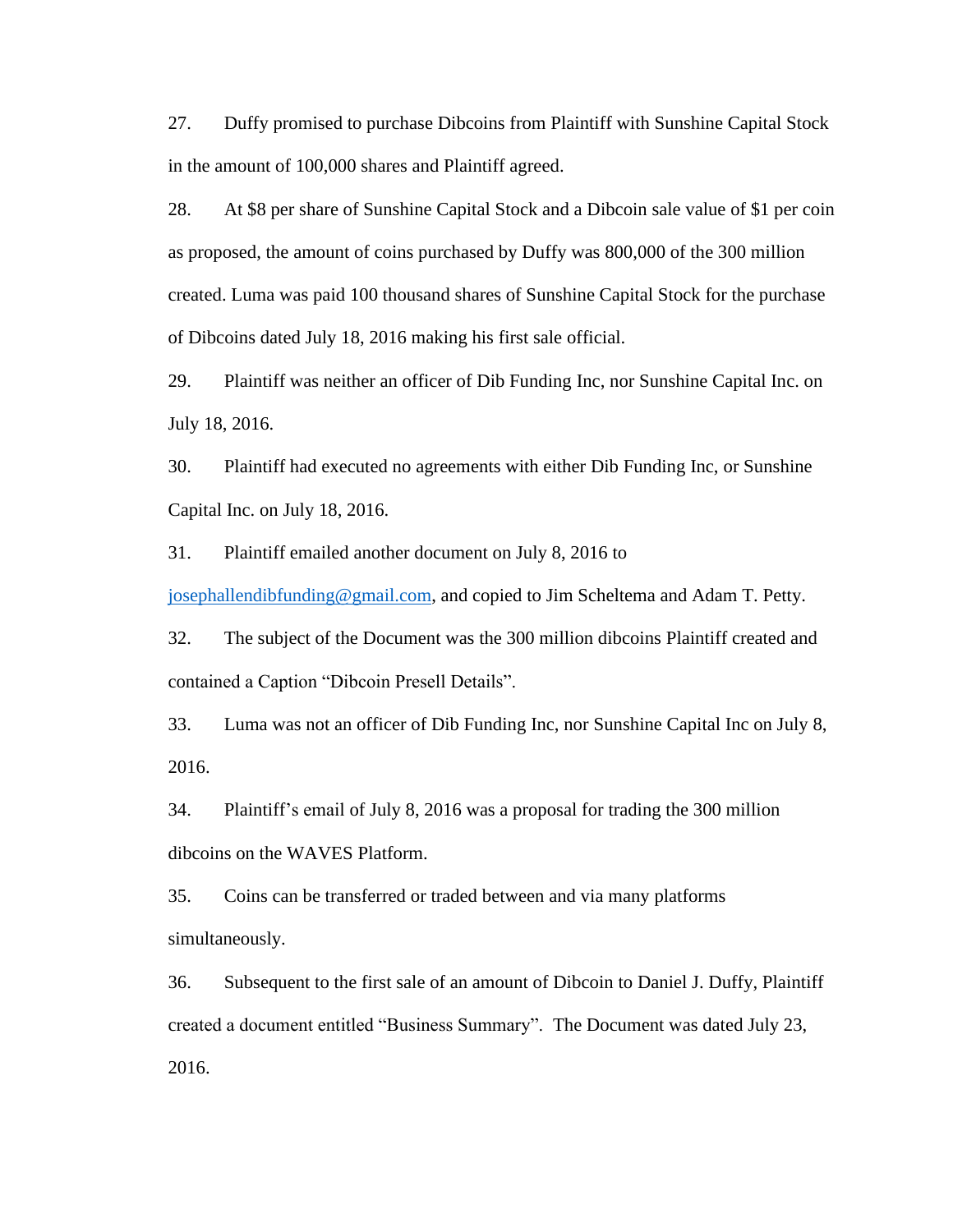37. Plaintiff's proposal of that summary was to "transform DIB Funding Inc. into a digital asset called DIBCOIN.

38. On the date of July 23, 2020, Dib Funding Inc was not transformed into a digital asset called dibcoin.

39. Dibcoin was functional and operating independent of any of Dib Funding's goals and/or purposes.

40. On July 23, 2016, Plaintiff was not an officer of Dib Funding.

41. On July 24, 2016, after reviewing Plaintiff's proposal dated July 23, 2016, James R. Scheltema, president of Dib Funding Inc, stated that the only Shareholder was the trust.

42. Therefore, according to Scheltema, only Daniel J. Duffy should be included as a participant in the Plaintiff's proposal.

43. The Trustee was Daniel J. Duffy.

44. James Scheltema was president and CEO of Dib Funding and Sunshine Capital on August 10, 2016.

45. James Scheltema did not ask Plaintiff to assist Dib Funding to enter into the cryptocurrency market prior to August 10, 2016.

46. Adam Petty did not ask Plaintiff to assist Dib Funding to enter into the cryptocurrency market prior to August 10, 2016.

47. Adam Petty had no authority to assign any tasks to Plaintiff prior to August 10, 2016.

48. Daniel J. Duffy did not ask Plaintiff to assist Dib Funding to enter into the cryptocurrency market prior to August 10, 2016.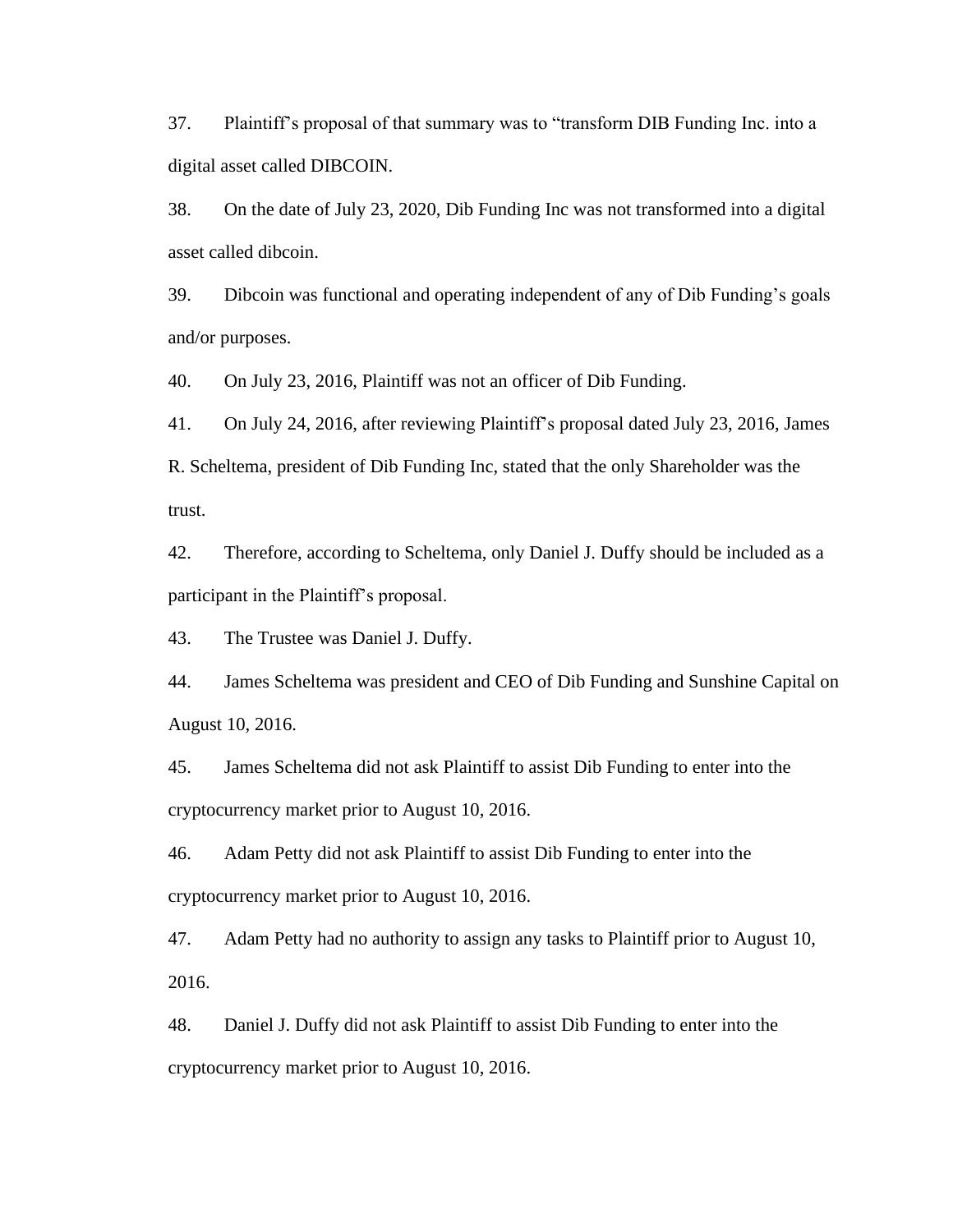49. James Scheltema was president of Dib Funding and Sunshine Capital in June 2016 and on September 16, 2016.

50. Adam Petty was not the president of Dib Funding Inc in Delaware prior to September 24, 2016.

51. Adam Petty had no authority to assign an asset of Dib Funding Inc. prior to September 24, 2016.

52. James Scheltema was the President of Dib Funding Inc in Delaware

53. James Scheltema was the President of Dib Funding Inc in Florida.

54. James Scheltema signed the Compensation Agreement dated July 28, 2016.

55. James Scheltema swore under penalty of law that he was the president of Dib Funding of Delaware when he registered Dib Funding Inc. as a Foreign Corporation in Florida in June/July 2016

56. Adam Petty's appointment as president of Dib Funding was announced on September 24, 2016.

57. Adam Petty was not an Officer of Dib Funding Inc. in August of 2016.

58. Adam Petty was not an Officer of Dib Finding Inc in July of 2016.

59. After the first sale, Luma was under no obligation to assist Sunshine Capital in the execution of their business goals.

60. Sunshine Capital contracted with Plaintiff on July 28, 2016 to assist them in the execution of their business goals.

61. Luma was offered a contract for one million shares of Sunshine Capital Stock to provide "general management services" to Sunshine Capital Inc for a period of one year.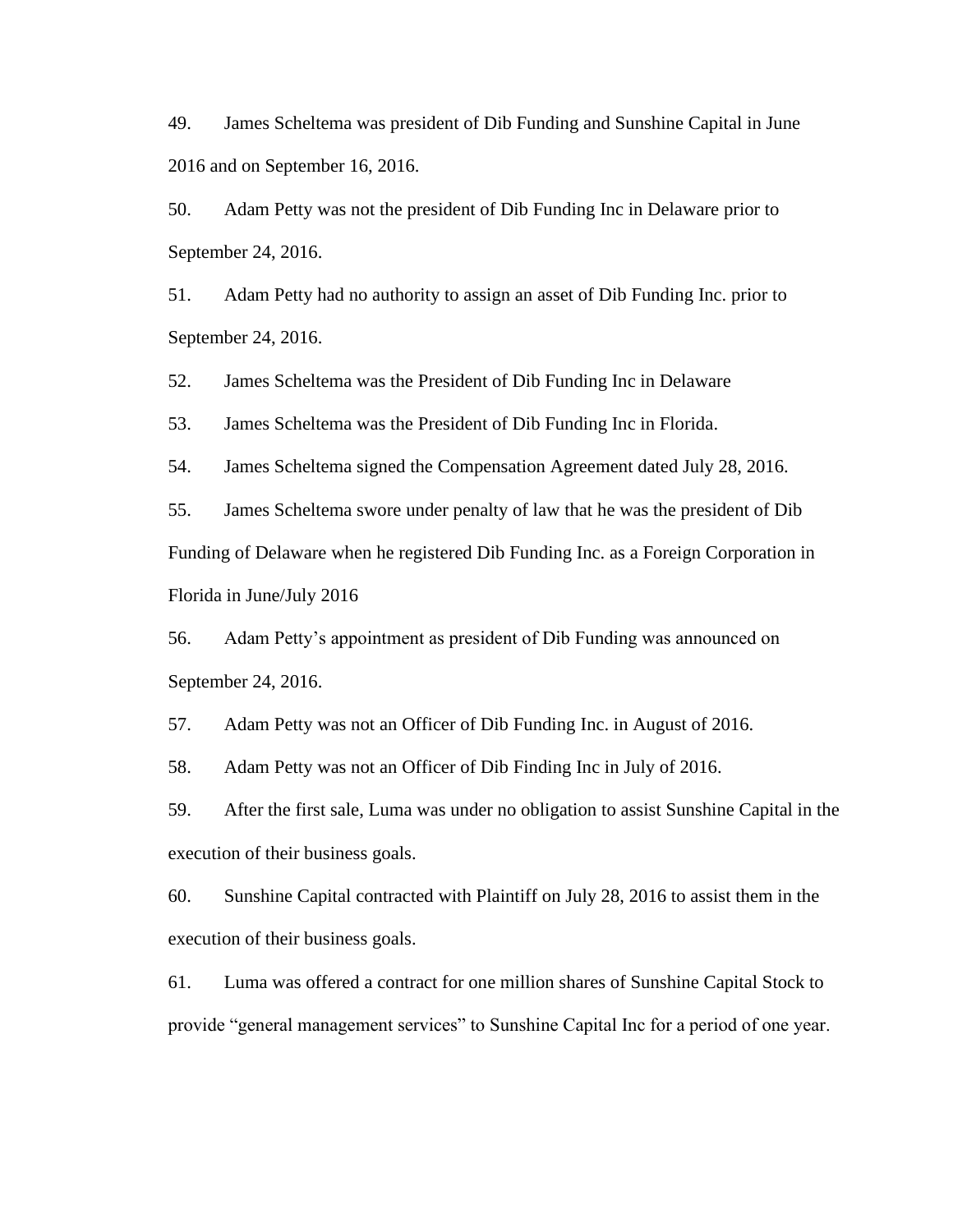62. The contract provided that Plaintiff could provide "general management services" to any other company or person.

63. Plaintiff accepted the contract on July 28, 2016.

64. Plaintiff did not began providing "general management services" to Sunshine Capital Inc and Dib Funding Inc. on that day.

65. On August 5, 2016 Plaintiff created 5 billion more dibcoins on the Omni layer.

66. The Omni layer provides for electronic transfer of a virtual currency.

67. These coins were not created under the direction of Defendants.

68. These coins were created for the ownership and control of the Plaintiff.

69. Defendants made no purchase of Dibcoins from Plaintiff at that time.

70. Defendants had not paid the Plaintiff 333,333 shares of Sunshine Capital Stock for performing general management services which were due at the signing of the contract as of August 5, 2016.

71. The execution of the Defendants' goals depended on the use of Sunshine Capital Stock with Dibcoins.

72. The Defendants did not pay Plaintiff for listing Dibcoin on Cryptocurrency Exchanges in 2017.

73. Defendant signed a purchase agreements for dibcoins with Rx Smart Coffee, a Corporation whose principal place of business is in Maryland in 2017.

74. The CEO of Rx Smart Coffee resides in Maryland.

75. Members of Rx Smart Coffee Multilevel Marketing organization primarily reside in Maryland.

76. Purchasers of Dibcoin reside in and resided in Maryland.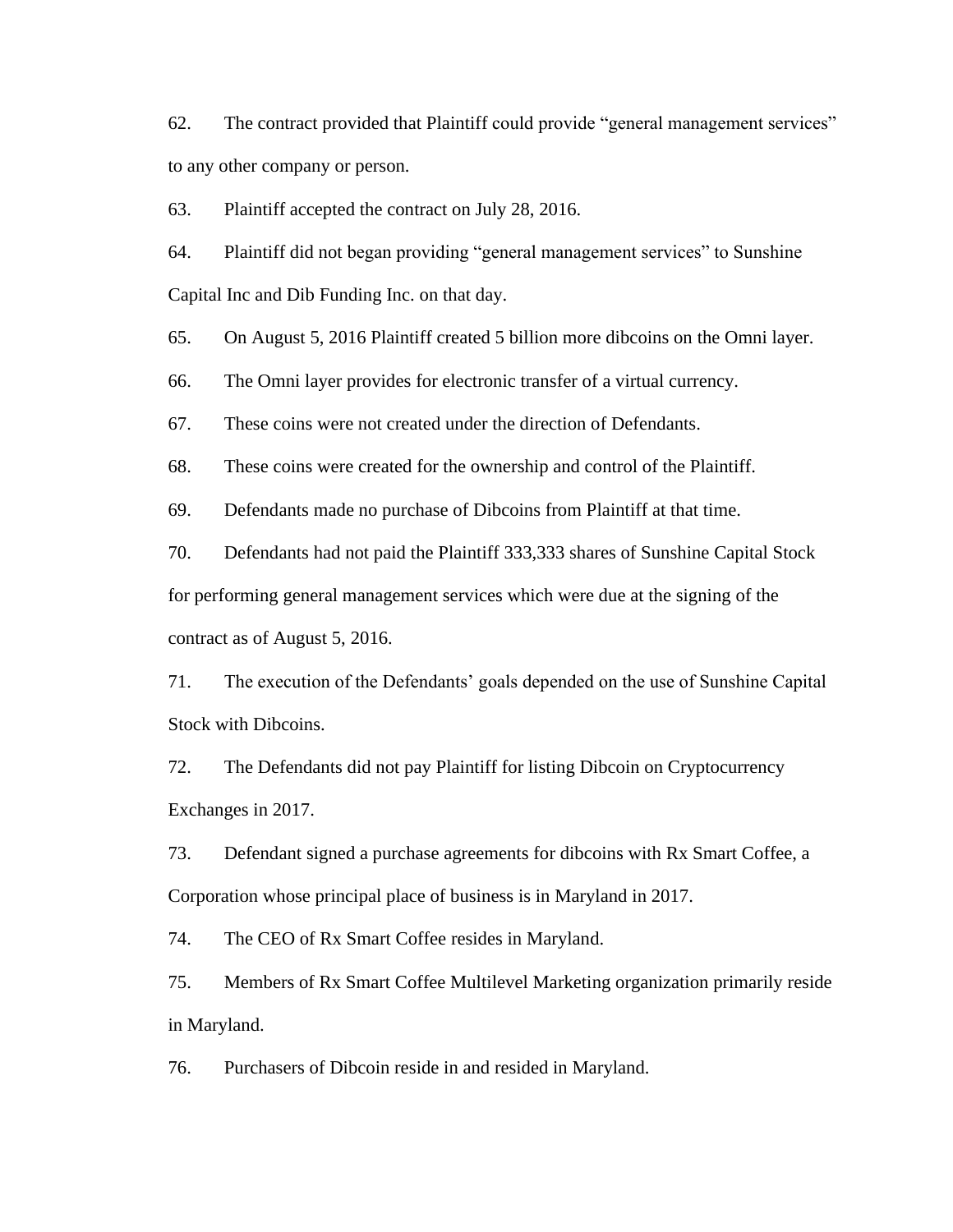77. Dib Funding signed a purchase agreement with David and Stephanie Miller to purchase two patent applications with dibcoins.

78. David and Stephanie Miller reside in the state of Maryland

79. Sunshine Capital did not pay Luma the shares of stock as agreed in the written contract.

80. Sunshine Capital Business and Dib Funding's business plan was declared unlawful because of Dibcoin and was suspended from trading.

81. Defendants' business goal was unattainable and unlawful.

82. Defendants' made statement to regulatory agency that it was no longer pursuing the goals involving stock and dibcoin.

83. Therefore, the purpose of the contract became unlawful.

84. The contract was void for several reasons including an unlawful purpose, impossibility to carry out, lack of consideration.

85. Plaintiff resigned allowing 30 days' notice before the expiration of the contract as required.

86. Dib Funding abandoned the operation controlled by Plaintiff and attempted to seize control of the Dibcoins created by Plaintiff.

87. Plaintiff continued to facilitate trading and other operations of the Dibcoin network despite Dib Funding desertion of the operation.

88. Dib Funding did not pay Plaintiff anything toward or for the creation of Dibcoin.

89. Dib Funding did not pay Plaintiff anything toward or for the listing of Dibcoin

90. Dib Funding did not pay Plaintiff anything toward or related to Dibcoin.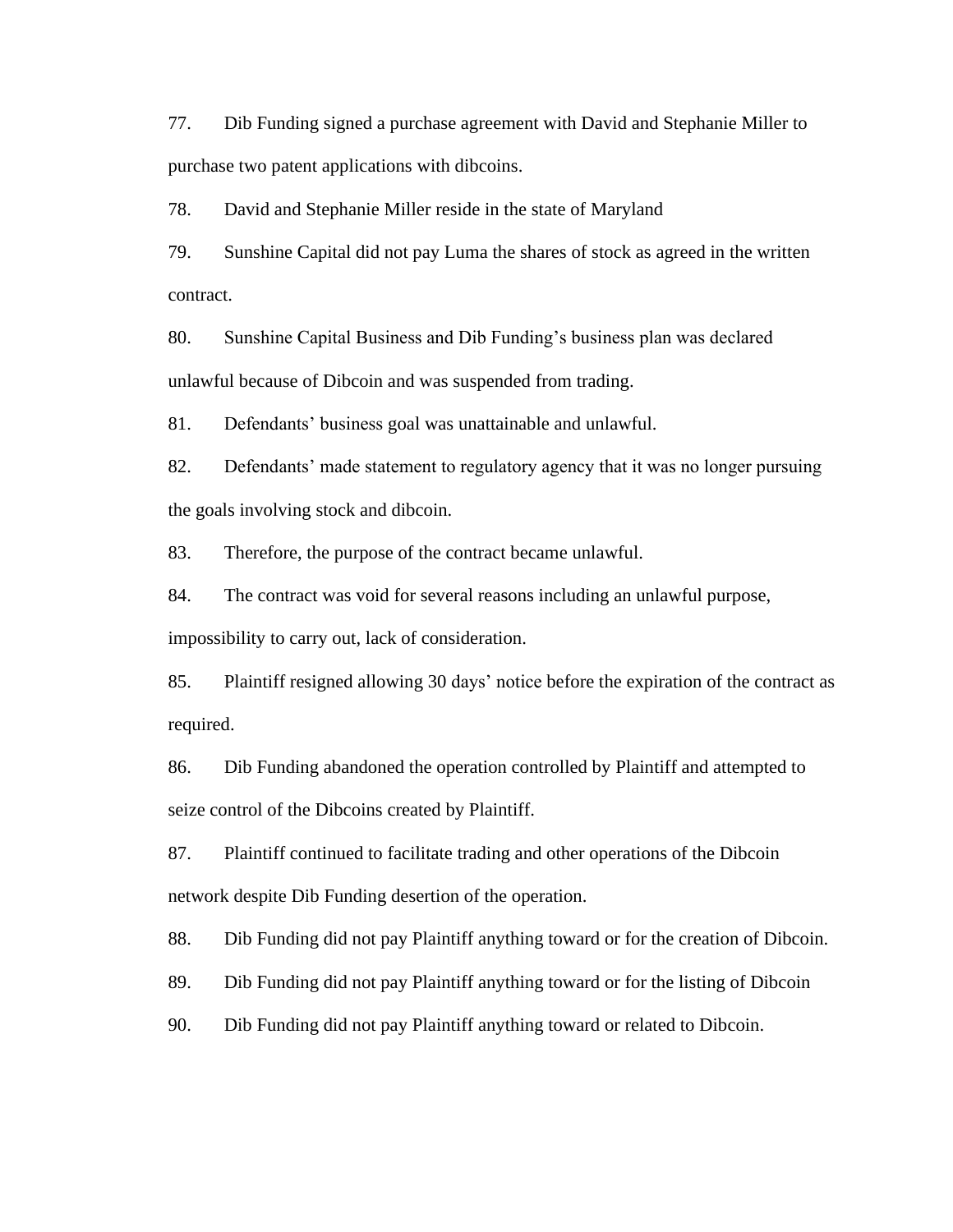91. Plaintiff is the rightful owner of the Dibcoin Mark for all the reasons stated above, including making the first sale of dibcoin to Daniel J. Duffy.

#### **The Instant Complaint and Appea**l

- 1. The Board's Grant of the Defendant's Cancellation Petition was entered on July 2, 2020.
- 2. Pursuant to 15 U.S.C. § 1071, a party to a cancellation proceeding who is dissatisfied with the Board's decision has a remedy by civil action in a United States District Court in which the court "may adjudge . . . that an applicant is entitled to a registration upon the application involved, . . . or such other matter as the issues in the proceeding require, such as the facts in the case may appear." *See* Lanham Act § 21(a)- (b) (2) ((15 U.S.C. § 1071 (a)-(b) and 37 CFR § 2.145.
- 3. Appeals via civil action must be brought with 60 days from the Board decision which is subject to appeal. Lanham Act  $\S 21(a)(2)$  ((15 U.S.C.  $\S 1071(a)(2)$  and 37 CFR § 2.145(d)(1).
- 4. Accordingly, this Complaint and Appeal must be filed on or before September 2, 2020.

## **COUNT 1 – Relief From Judgment/Reversal of Cancellation With Prejudice**

- 5. Plaintiff realleges and incorporates the allegations set forth in paragraphs 1 through 91 of the Complaint as though fully set forth herein.
- 6. The Board entered its Grant of Cancellation on July 2, 2020.

WHEREFORE, Plaintiff requests that this Court issue an Order:

- A. vacating and setting aside the decision of the Trademark Trial and Appeal Board;
- B. adjudging the Compensation Agreement of July 28, 2016 and void and non-binding;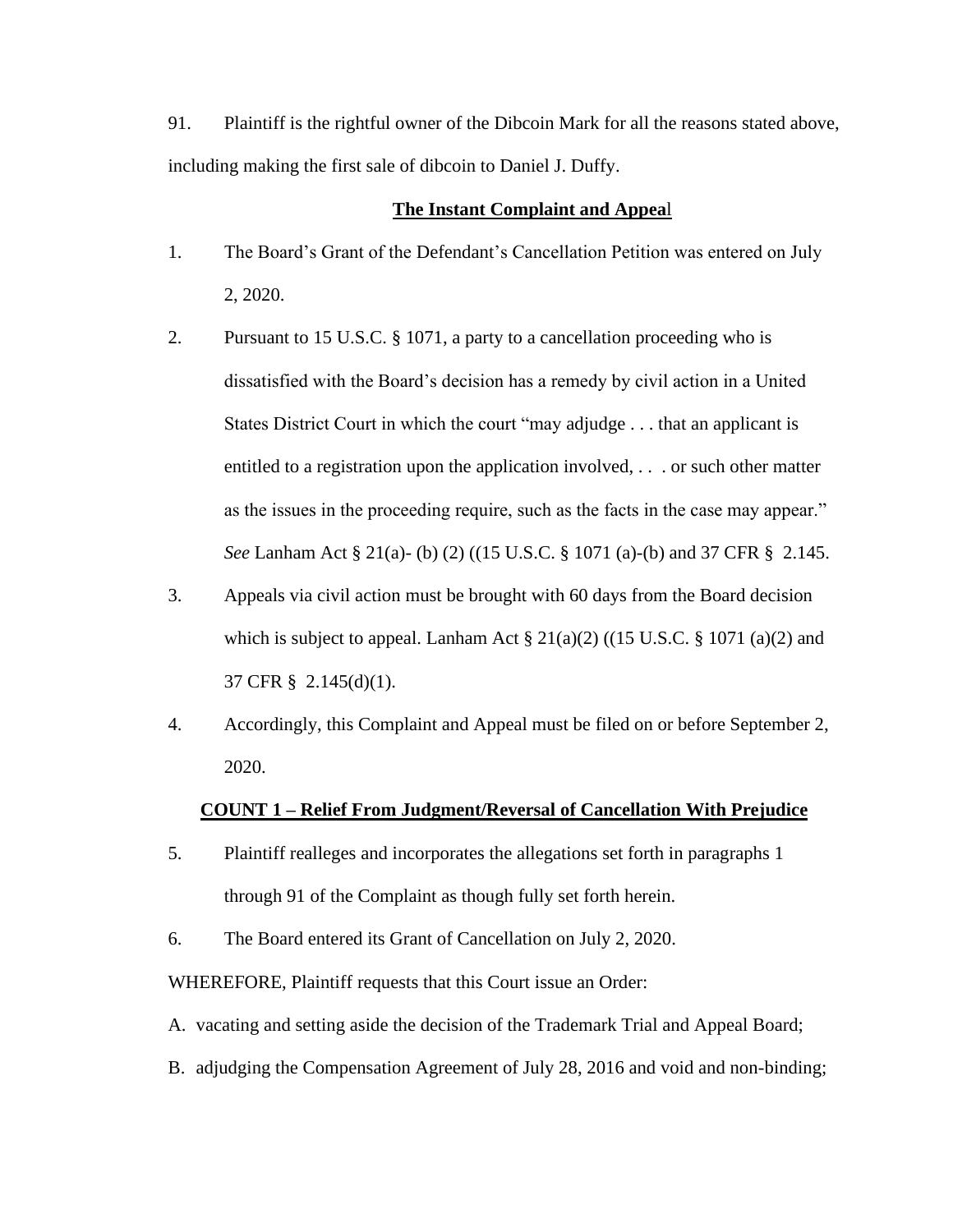- C. adjudging that Plaintiff had a right to take corporate opportunities for himself;
- D. adjudge that Plaintiff owes no duty to Dib Funding, Inc., or any of its affiliates;
- E. granting such other relief as this Court deems necessary and appropriate.

# **F. JURY DEMAND**

fully submitted, Res

W

Honson Luma, Pro Se 4723 Glenarm Avenue Baltimore, MD 21206  $(443)$  859-6400 spaceageinvestmentgroup@gmail.com